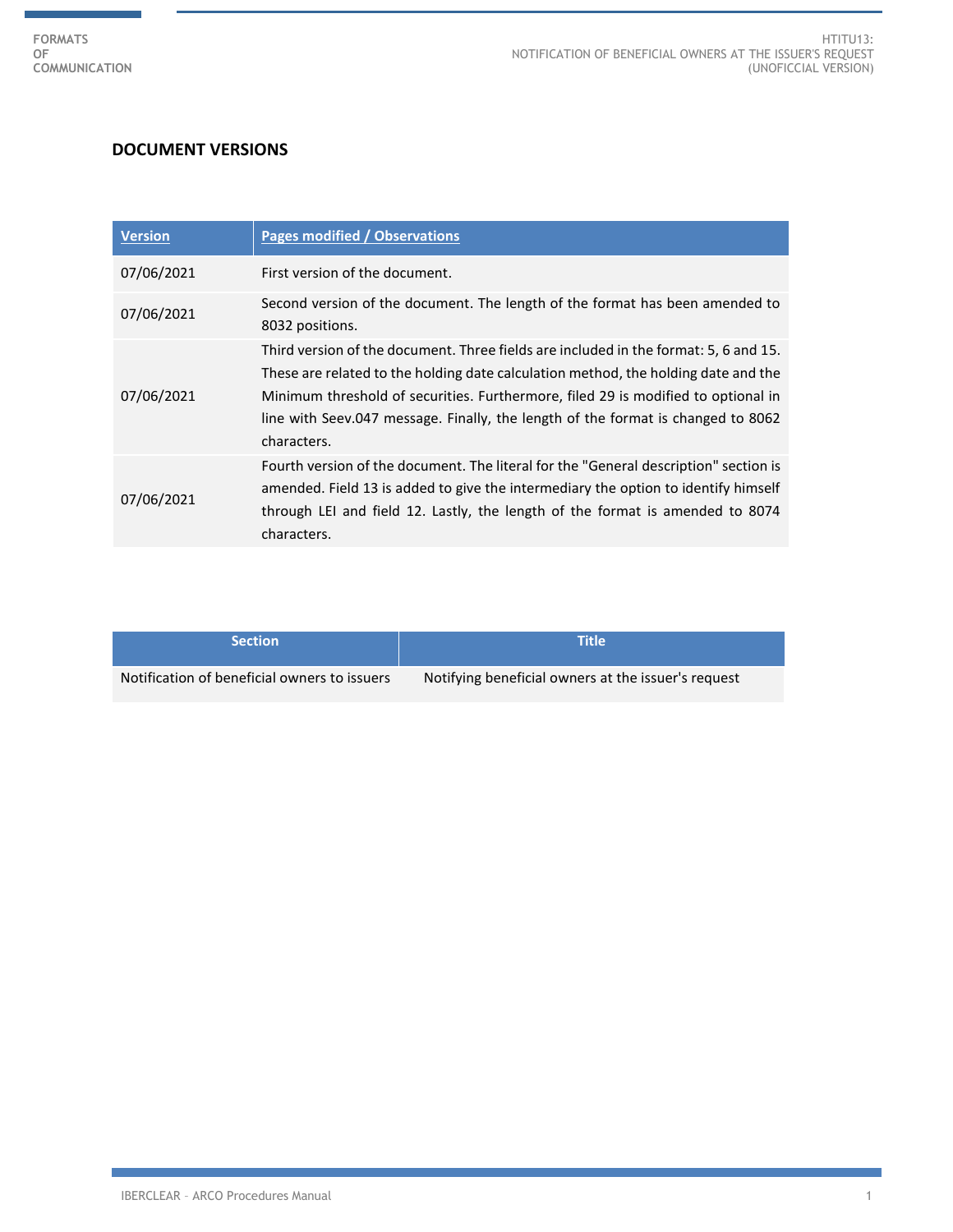## **HTITU13 FORMAT**

#### **General description**

This format will be used:

IBERCLEAR notifies to the issuers or to the CNMV, the ownership communicated by the intermediaries under the scope of application of the *Shareholder Rights Directive 2*. The following will be communicated:

- Assuming that it is possible to reconcile the entire chain of custody, the ownership of the ultimate beneficiaries will be communicated (BENE).
- If the chain of custody can only be partially reconciled, the last reconciled ownership of the chain will be communicated (NOMI, OOAC, UKWN).
- If the chain of custody cannot be reconciled, the ownerships received will be notified (BENE, NOMI, OOAC, UKWN).

It is a complementary format to the HTITU12 file, that is, the prior request of shareholders by the issuer will be recommended to know the ownership of all the shareholders and last beneficial owners. The ownership of the shareholders declared as nominee in the previous HTITU12 should be completed with the ownerships communicated in the HTITU13 file.

Each shareholder identified as nominee will be identified in the HTITU12 with its entity BIC, CCV and securities account opened at Iberclear. The file HTITU13 will link the data of the nominee shareholder with the data of ownership communicated in the HTITU13 file: both the tax and address data, as well as your securities account, number of securities and type of holding. Also, this format will indicate if the information is reconciled.

#### **Origin and destination**

**Issuer:** IBERCLEAR **Recipient:** Issuers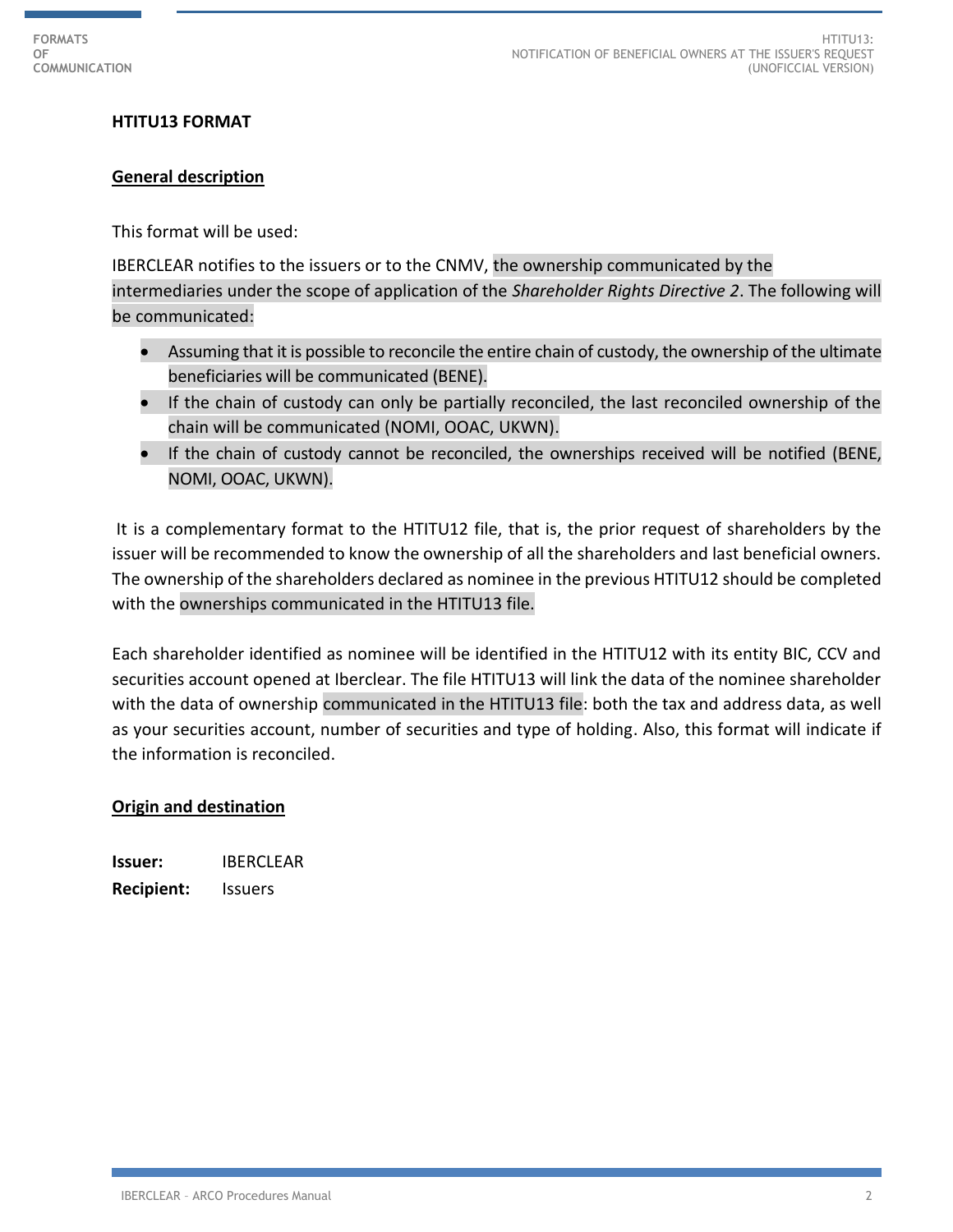Ħ

## **Format structure**

# **VARIABLE LENGTH MAXIMUM LENGTH: 8.074**

| <b>NUM</b>     | <b>FIELD</b>      | <b>DESCRIPTION</b>                                                      | <b>LON</b>              | <b>EN</b>      | <b>DEC</b>     | <b>TIP</b>              | <b>OBSERV.</b>              |
|----------------|-------------------|-------------------------------------------------------------------------|-------------------------|----------------|----------------|-------------------------|-----------------------------|
| $\mathbf{1}$   | <b>T2CFORMAT</b>  | Format identifier                                                       | 8                       | 8              |                | X                       | HTITU13                     |
| $\overline{2}$ | T2FECOMU          | Notification date and time                                              | 14                      | 14             |                | N                       | YYYYMMDD<br><b>HHMMSS</b>   |
| 3              | T2REFERCO         | Communication reference                                                 | 35                      | 35             |                | X                       |                             |
| 4              | T2REFSERV         | Owner identification request reference                                  | 35                      | 35             |                | $\mathsf{X}$            |                             |
| 5              | <b>T2VUMBRL</b>   | Minimum threshold of securities with<br>obligation to notify ownership. | 18                      | 16             | $\overline{2}$ | N                       |                             |
| 6              | T2CCALCF          | Holding date calculation method                                         | 4                       | 4              |                | X                       | <b>PFDT</b>                 |
| $\overline{7}$ | <b>T2CVALOR</b>   | <b>ISIN code</b>                                                        | 12                      | 12             |                | $\mathsf{X}$            | ISO 6166                    |
| 8              | <b>T2FEVALO</b>   | Record date                                                             | 8                       | 8              |                | N                       | YYYYMMDD                    |
| 9              | <b>T2COBICP</b>   | Participant BIC code                                                    | 11                      | 11             |                | X                       |                             |
| 10             | <b>T2RCUENTV</b>  | Securities account number                                               | 35                      | 35             |                | X                       |                             |
| 11             | <b>T2RCLIENT</b>  | CCV Reference (shareholder)                                             | 20                      | 20             |                | Χ                       |                             |
| 12             | <b>T2COIDEN</b>   | Last Intermediary Identification Code                                   | $\overline{\mathbf{3}}$ | 3              |                | $\overline{\mathsf{x}}$ | <b>BIC/LEI</b>              |
| 13             | <b>T2IDENIN</b>   | Last Intermediary Identification                                        | 20                      | 20             |                | $\overline{\mathsf{x}}$ |                             |
| 14             | <b>T2RCLLLV</b>   | Last intermediary account reference                                     | 35                      | 35             |                | $\overline{\mathsf{X}}$ |                             |
| 15             | <b>T2CTIPTN</b>   | Type of holding of the securities                                       | 4                       | 4              |                | $\mathsf{X}$            | BENE/NOMI<br>/OOAC/UKW<br>N |
| 16             | T2FTNPFT          | Securities holding date                                                 | 8                       | 8              |                | N                       | YYYYMMDD                    |
| 17             | <b>T2URCONC</b>   | Reconciled Y/N indicator                                                | 1                       | 1              |                | X                       | Y/N                         |
| 18             | <b>T2UPTEDSG</b>  | Indicator pending disclosure Y/N                                        | $\mathbf{1}$            | 1              |                | X                       | Y/N                         |
| 19             | T2IDCOT           | Trading indicator in nominal amount or<br>units                         | $\mathbf{1}$            | 1              |                | X                       | N/U                         |
| 20             | <b>T2VALOR</b>    | Amount of securities                                                    | 25                      | 16             | 9              | $\mathsf{N}$            |                             |
| 21             | <b>T2NREGIST</b>  | Number of the holder records                                            | 5                       | 5              |                | N                       | $1 - 25$                    |
| 22             | <b>T2NREGISD</b>  | Number of address records                                               | 5                       | 5              |                | N                       | $\mathbf{1}$                |
|                |                   | Beneficiary ownership data                                              |                         |                |                |                         |                             |
| 23             | T2UREG01          | Holder number                                                           | $\overline{2}$          | $\overline{2}$ |                | N                       | $01 - 25$                   |
| 24             | T2DNOMBR          | Name or corporate name                                                  | 140                     | 140            |                | X                       |                             |
| 25             | T2DAPELLI1        | First surname                                                           | 40                      | 40             |                | X                       |                             |
| 26             | T2DAPELLI2        | Second surname                                                          | 40                      | 40             |                | X                       |                             |
| 27             | <b>T2DIDENTIF</b> | Holder identification                                                   | 50                      | 50             |                | X                       |                             |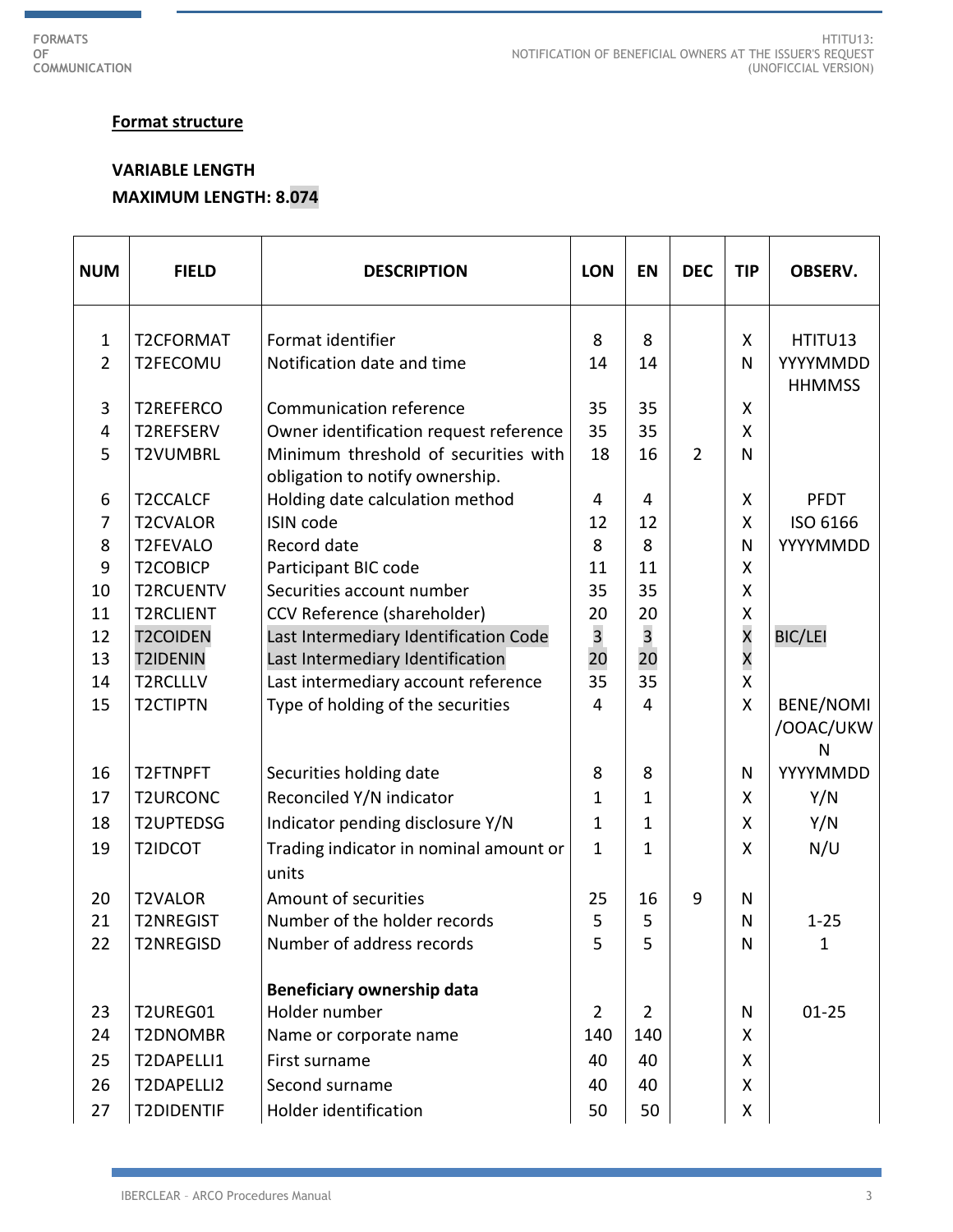÷.

| <b>NUM</b> | <b>FIELD</b>      | <b>DESCRIPTION</b>                               | <b>LON</b>   | <b>EN</b>      | <b>DEC</b>     | <b>TIP</b>   | <b>OBSERV.</b>        |
|------------|-------------------|--------------------------------------------------|--------------|----------------|----------------|--------------|-----------------------|
| 28         | <b>T2UIDENTIF</b> | Identification type                              | $\mathbf{1}$ | $\mathbf{1}$   |                | $\mathsf{X}$ | N/E/O/C/B/I<br>/L/P/T |
| 29         | <b>T2UCLASEP</b>  | Indication of whether natural or legal<br>person | $\mathbf{1}$ | $\mathbf 1$    |                | X            | F/J                   |
| 30         | <b>TIFENAC</b>    | Date of birth                                    | 8            | 8              |                | N            | YYYYMMDD              |
| 31         | <b>T2CPAIS</b>    | Nationality                                      | 3            | 3              |                | N            | ISO3166               |
| 32         | <b>T2UEXTRA</b>   | National/foreign indicator                       | 1            | $\mathbf 1$    |                | X            | N/E                   |
| 33         | <b>T2UTIPOTI</b>  | Holder type                                      | 1            | 1              |                | X            | T/N/U/R               |
| 34         | <b>T2QPROPIE</b>  | Percentage ownership:                            | 5            | 3              | $\overline{2}$ | N            |                       |
| 35         | T2QUSUFRU         | Usufruct percentage                              | 5            | 3              | $\overline{2}$ | N            |                       |
|            |                   | <b>Beneficiary address data</b>                  |              |                |                |              |                       |
| 36         | T2UREGIDM         | Record type                                      | 2            | $\overline{2}$ |                | X            | <b>DM</b>             |
| 37         | <b>T2DOMICILI</b> | <b>Address</b>                                   | 40           | 40             |                | X            |                       |
| 38         | T2DPOBLAC         | Location                                         | 35           | 35             |                | X            |                       |
| 39         | <b>T2CPOSTAL</b>  | Post code                                        | 5            | 5              |                | N            |                       |
| 40         | <b>T2CPAISRE</b>  | Country of residence                             | 3            | 3              |                | N            | ISO3166               |
| 41         | T2DMAILTO         | Recipient's email                                | 256          | 256            |                | X            |                       |

\*N: Numeric

X: Alphanumeric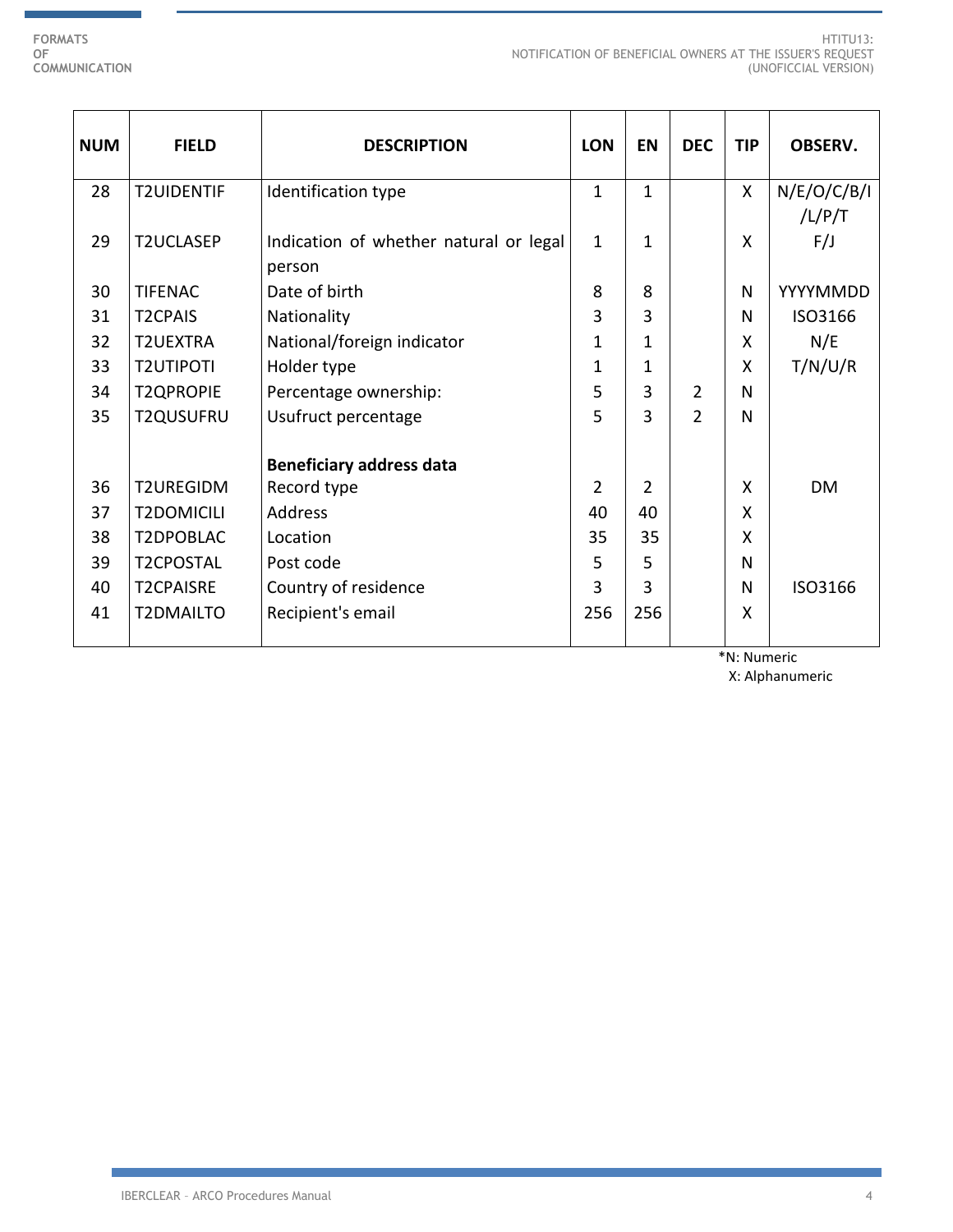# **Clarification of fields**

1 Name: Format identifier Content: It will always be completed with the HTITU13 identifier. Required field. 2 Name: Notification date and time Content: File transmission date and time. Required field. 3 Name: Communication reference Content: Reference allocated by Iberclear to HTITU13. Required field. 4 Name: Ownership identification request reference Content: Unique and official reference assigned by the issuer or a third party designated by it to the request for identification of shareholders + beneficiaries or beneficiaries only. Required field. 5 Name: Minimum threshold of securities with obligation to notify ownership. Content: Minimum number of securities for communication of ownership to be mandatory. This field will only be reported in requests that require a minimum threshold to carry out the ownership identification, otherwise it will be reported to spaces. Optional field, supports spaces. 6 Name: Holding date calculation method Content: In the case of a request in which the first holding date has been required, this field will be filled in with the content "PFDT". Otherwise, it will be reported to spaces. Optional field. 7 Name: ISIN code Content: ISIN code of the security for which the holders have been requested at the reference date. ISO 6166 code. Required field. 8 Name: Record date Content: Record date in YYYYMMDD format. The ownership of the securities registered at the closing of this value date will be reported. Required field.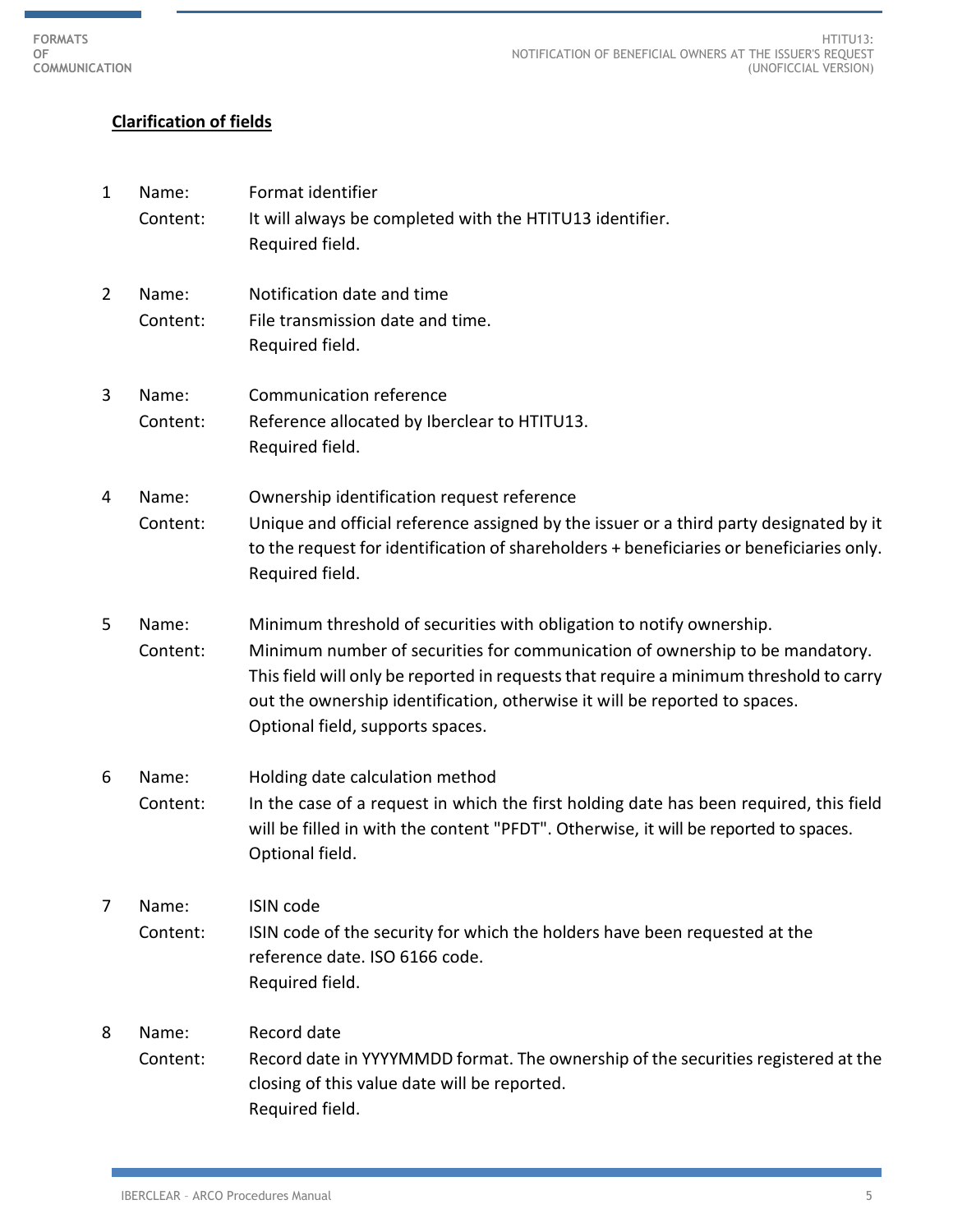г

m.

| Content:<br>Identification of the entity that owns the CCV with NOMI ownership in the HTITU12.<br>Mandatory field, it will always be reported.<br>Name:<br>Securities account number<br>10<br>Content:<br>Identification of the account of the entity that owns the CCV with NOMI ownership<br>in the HTITU12.<br>Mandatory field, it will always be reported.<br><b>CCV Reference</b><br>Name:<br>11<br>Content:<br>CCV assigned to the entity that owns the CCV with NOMI ownership in the HTITU12.<br>Required field.<br>Last Intermediary Identification Code<br>Name:<br>12<br>Identification Code of last intermediary that owns the account of the holder of the<br>Content:<br>securities that it lists. Supported values:<br><b>BIC</b><br>LEI<br>Mandatory field.<br>Name:<br>Last Intermediary Identification<br>13<br>Identification of last intermediary that owns the account of the holder of the<br>Content:<br>securities that it lists. According to the code selected in field 12, the corresponding<br>identification must be reported.<br>Mandatory field.<br>Last intermediary account reference<br>14<br>Name:<br>Reference that the last intermediary has allocated to the account of the holder of<br>Content:<br>the securities that it lists.<br>Required field.<br>Type of holding of the securities<br>Name:<br>15<br>Content:<br>Characteristic of the owner of the declared securities. Supported values:<br><b>BENE: Ultimate beneficiary</b> | 9 | Name: | <b>BIC participant code</b> |
|-------------------------------------------------------------------------------------------------------------------------------------------------------------------------------------------------------------------------------------------------------------------------------------------------------------------------------------------------------------------------------------------------------------------------------------------------------------------------------------------------------------------------------------------------------------------------------------------------------------------------------------------------------------------------------------------------------------------------------------------------------------------------------------------------------------------------------------------------------------------------------------------------------------------------------------------------------------------------------------------------------------------------------------------------------------------------------------------------------------------------------------------------------------------------------------------------------------------------------------------------------------------------------------------------------------------------------------------------------------------------------------------------------------------------------------------------------------------------------|---|-------|-----------------------------|
|                                                                                                                                                                                                                                                                                                                                                                                                                                                                                                                                                                                                                                                                                                                                                                                                                                                                                                                                                                                                                                                                                                                                                                                                                                                                                                                                                                                                                                                                               |   |       |                             |
|                                                                                                                                                                                                                                                                                                                                                                                                                                                                                                                                                                                                                                                                                                                                                                                                                                                                                                                                                                                                                                                                                                                                                                                                                                                                                                                                                                                                                                                                               |   |       |                             |
|                                                                                                                                                                                                                                                                                                                                                                                                                                                                                                                                                                                                                                                                                                                                                                                                                                                                                                                                                                                                                                                                                                                                                                                                                                                                                                                                                                                                                                                                               |   |       |                             |
|                                                                                                                                                                                                                                                                                                                                                                                                                                                                                                                                                                                                                                                                                                                                                                                                                                                                                                                                                                                                                                                                                                                                                                                                                                                                                                                                                                                                                                                                               |   |       |                             |
|                                                                                                                                                                                                                                                                                                                                                                                                                                                                                                                                                                                                                                                                                                                                                                                                                                                                                                                                                                                                                                                                                                                                                                                                                                                                                                                                                                                                                                                                               |   |       |                             |
|                                                                                                                                                                                                                                                                                                                                                                                                                                                                                                                                                                                                                                                                                                                                                                                                                                                                                                                                                                                                                                                                                                                                                                                                                                                                                                                                                                                                                                                                               |   |       |                             |
|                                                                                                                                                                                                                                                                                                                                                                                                                                                                                                                                                                                                                                                                                                                                                                                                                                                                                                                                                                                                                                                                                                                                                                                                                                                                                                                                                                                                                                                                               |   |       |                             |
|                                                                                                                                                                                                                                                                                                                                                                                                                                                                                                                                                                                                                                                                                                                                                                                                                                                                                                                                                                                                                                                                                                                                                                                                                                                                                                                                                                                                                                                                               |   |       |                             |
|                                                                                                                                                                                                                                                                                                                                                                                                                                                                                                                                                                                                                                                                                                                                                                                                                                                                                                                                                                                                                                                                                                                                                                                                                                                                                                                                                                                                                                                                               |   |       |                             |
|                                                                                                                                                                                                                                                                                                                                                                                                                                                                                                                                                                                                                                                                                                                                                                                                                                                                                                                                                                                                                                                                                                                                                                                                                                                                                                                                                                                                                                                                               |   |       |                             |
|                                                                                                                                                                                                                                                                                                                                                                                                                                                                                                                                                                                                                                                                                                                                                                                                                                                                                                                                                                                                                                                                                                                                                                                                                                                                                                                                                                                                                                                                               |   |       |                             |
|                                                                                                                                                                                                                                                                                                                                                                                                                                                                                                                                                                                                                                                                                                                                                                                                                                                                                                                                                                                                                                                                                                                                                                                                                                                                                                                                                                                                                                                                               |   |       |                             |
|                                                                                                                                                                                                                                                                                                                                                                                                                                                                                                                                                                                                                                                                                                                                                                                                                                                                                                                                                                                                                                                                                                                                                                                                                                                                                                                                                                                                                                                                               |   |       |                             |
|                                                                                                                                                                                                                                                                                                                                                                                                                                                                                                                                                                                                                                                                                                                                                                                                                                                                                                                                                                                                                                                                                                                                                                                                                                                                                                                                                                                                                                                                               |   |       |                             |
|                                                                                                                                                                                                                                                                                                                                                                                                                                                                                                                                                                                                                                                                                                                                                                                                                                                                                                                                                                                                                                                                                                                                                                                                                                                                                                                                                                                                                                                                               |   |       |                             |
|                                                                                                                                                                                                                                                                                                                                                                                                                                                                                                                                                                                                                                                                                                                                                                                                                                                                                                                                                                                                                                                                                                                                                                                                                                                                                                                                                                                                                                                                               |   |       |                             |
|                                                                                                                                                                                                                                                                                                                                                                                                                                                                                                                                                                                                                                                                                                                                                                                                                                                                                                                                                                                                                                                                                                                                                                                                                                                                                                                                                                                                                                                                               |   |       |                             |
|                                                                                                                                                                                                                                                                                                                                                                                                                                                                                                                                                                                                                                                                                                                                                                                                                                                                                                                                                                                                                                                                                                                                                                                                                                                                                                                                                                                                                                                                               |   |       |                             |
|                                                                                                                                                                                                                                                                                                                                                                                                                                                                                                                                                                                                                                                                                                                                                                                                                                                                                                                                                                                                                                                                                                                                                                                                                                                                                                                                                                                                                                                                               |   |       |                             |
|                                                                                                                                                                                                                                                                                                                                                                                                                                                                                                                                                                                                                                                                                                                                                                                                                                                                                                                                                                                                                                                                                                                                                                                                                                                                                                                                                                                                                                                                               |   |       |                             |
|                                                                                                                                                                                                                                                                                                                                                                                                                                                                                                                                                                                                                                                                                                                                                                                                                                                                                                                                                                                                                                                                                                                                                                                                                                                                                                                                                                                                                                                                               |   |       |                             |
|                                                                                                                                                                                                                                                                                                                                                                                                                                                                                                                                                                                                                                                                                                                                                                                                                                                                                                                                                                                                                                                                                                                                                                                                                                                                                                                                                                                                                                                                               |   |       |                             |
|                                                                                                                                                                                                                                                                                                                                                                                                                                                                                                                                                                                                                                                                                                                                                                                                                                                                                                                                                                                                                                                                                                                                                                                                                                                                                                                                                                                                                                                                               |   |       |                             |
|                                                                                                                                                                                                                                                                                                                                                                                                                                                                                                                                                                                                                                                                                                                                                                                                                                                                                                                                                                                                                                                                                                                                                                                                                                                                                                                                                                                                                                                                               |   |       |                             |
|                                                                                                                                                                                                                                                                                                                                                                                                                                                                                                                                                                                                                                                                                                                                                                                                                                                                                                                                                                                                                                                                                                                                                                                                                                                                                                                                                                                                                                                                               |   |       |                             |
| NOMI: Nominee (financial intermediary).                                                                                                                                                                                                                                                                                                                                                                                                                                                                                                                                                                                                                                                                                                                                                                                                                                                                                                                                                                                                                                                                                                                                                                                                                                                                                                                                                                                                                                       |   |       |                             |
| <b>OOAC:</b> Proprietary securities of a participant in the omnibus account or of third                                                                                                                                                                                                                                                                                                                                                                                                                                                                                                                                                                                                                                                                                                                                                                                                                                                                                                                                                                                                                                                                                                                                                                                                                                                                                                                                                                                       |   |       |                             |
| parties.                                                                                                                                                                                                                                                                                                                                                                                                                                                                                                                                                                                                                                                                                                                                                                                                                                                                                                                                                                                                                                                                                                                                                                                                                                                                                                                                                                                                                                                                      |   |       |                             |
| <b>UKNW: Unknown.</b>                                                                                                                                                                                                                                                                                                                                                                                                                                                                                                                                                                                                                                                                                                                                                                                                                                                                                                                                                                                                                                                                                                                                                                                                                                                                                                                                                                                                                                                         |   |       |                             |
| Required field.                                                                                                                                                                                                                                                                                                                                                                                                                                                                                                                                                                                                                                                                                                                                                                                                                                                                                                                                                                                                                                                                                                                                                                                                                                                                                                                                                                                                                                                               |   |       |                             |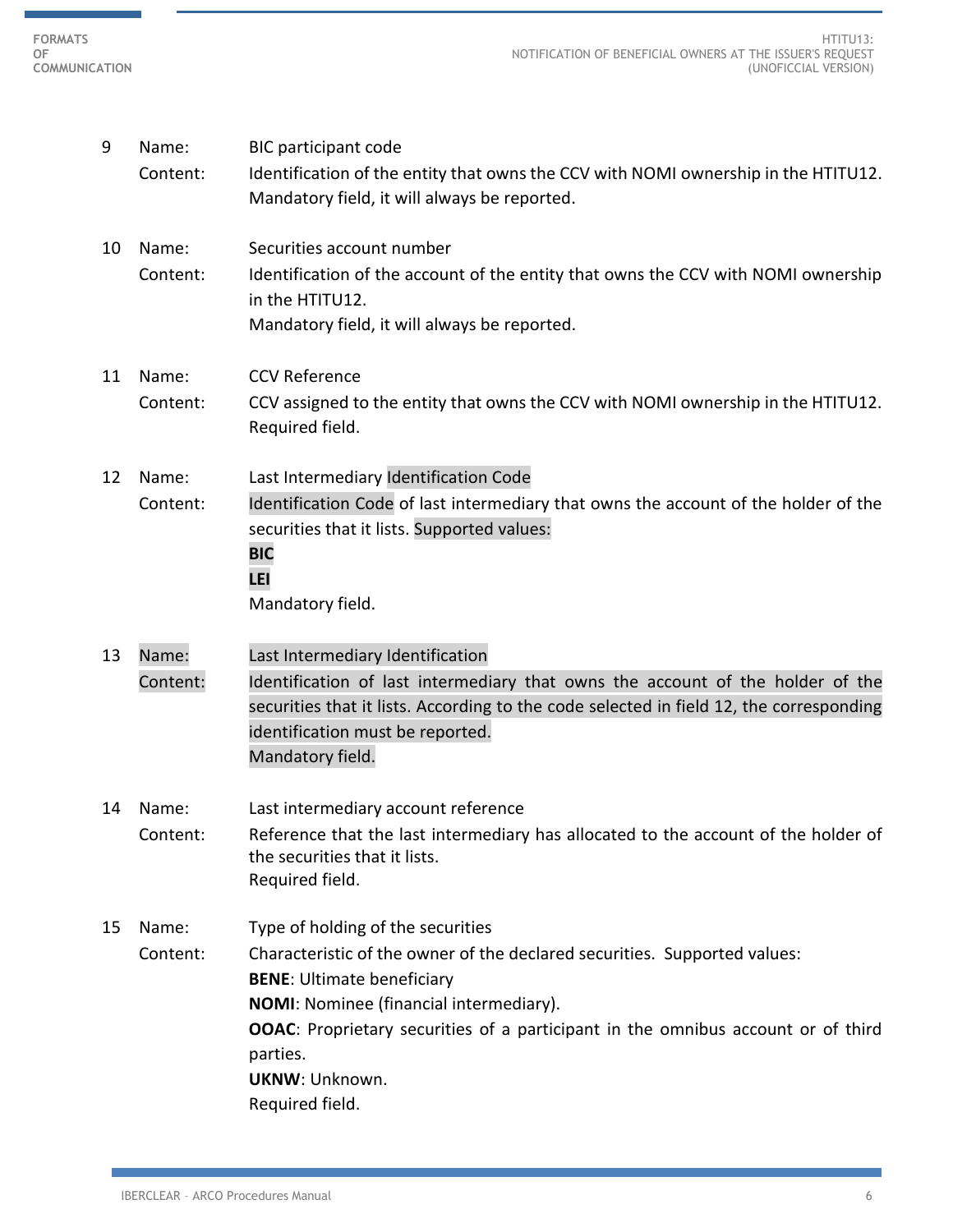- 16 Name: Securities holding date Content: In the case of a request in which the first holding date has been required, this field will be optional. Otherwise, it will be reported to spaces. Optional field. 17 Name: Reconciled Y/N indicator Content: Indicates whether the total of the securities broken down for a CCV in HTITU13 matches the number of securities declared in HTITU12 for that CCV. Indicator pending disclosure Y/N. Required field. 18 Name: Indicator pending disclosure Y/N Content: Indicates whether the declarer of the securities has to be broken down by one more level because it is a NOMI. '**S**' must be' re-broken down 'until the final beneficiary is reported. '**N**' is not pending breakdown, it has reported the final beneficiary. Required field. 19 Name: Trading indicator in nominal values or monetary units Content: Indicator of the representation of the values in units (U) or nominal (N). Required field in the response of the participants. 20 Name: Amount of securities Content: Amount of securities or nominal declared in the CCV. It must be greater than zero. Required field. 21 Name: Number of the holder records Content: Minimum value 1, maximum 25. Required field. 22 Name: Number of address records Content: Minimum value 1, maximum 1. Required field. **Ownership data of the beneficiaries**  23 Name: Holder number
	- Content Sequence of the holders' registers. From 01 first holder to 25 holders at the most Required field.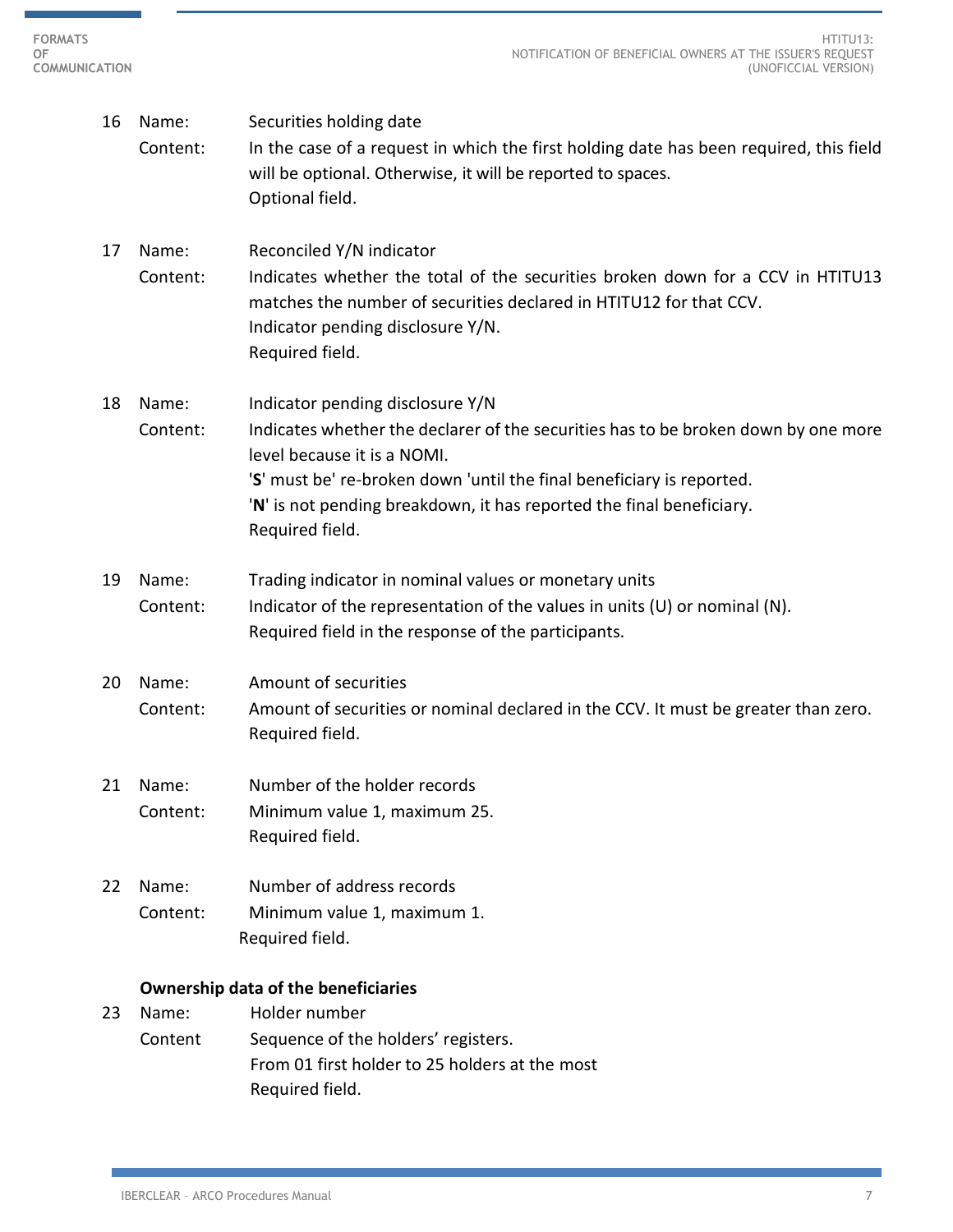r

 $\sim$ 

| 24 | Name:<br>Content: | Name or corporate name<br>Will be filled in with the full name if it is a natural person, and with the corporate<br>purpose if it is a legal person.<br>Required field.                                                                                                                                                                                                                                                                                                                  |
|----|-------------------|------------------------------------------------------------------------------------------------------------------------------------------------------------------------------------------------------------------------------------------------------------------------------------------------------------------------------------------------------------------------------------------------------------------------------------------------------------------------------------------|
| 25 | Name:<br>Content: | First surname<br>Will only be filled in if it is a natural person. If not, left blank.<br>Required field.                                                                                                                                                                                                                                                                                                                                                                                |
| 26 | Name:<br>Content: | Second surname<br>Will only be filled in if it is a natural person. If not, left blank.<br>Required field.                                                                                                                                                                                                                                                                                                                                                                               |
| 27 | Name:<br>Content: | Holder identification<br>The identification of the owner will be reported according to the type of<br>identification communicated. This field will be required and its content will be<br>validated according to the established validation rules:<br>Natural person: Tax ID number (NIF), foreign resident number (NIE), national<br>identification in the country of origin, passport,<br><b>CONCAT</b> or other identification<br>Legal person: LEI, CIF, BIC or other identification |
| 28 | Name:<br>Content: | Identification type<br>Indicate the holder identification type. Will be filled in with the following values:<br>For natural person:<br>N: Tax ID No<br>E: Foreigner ID No.<br>I: National identification of the holder in country of origin.<br>P: Holder's passport.<br><b>T: CONCAT</b><br>O: Other identification.<br>For legal person:<br>L: L E1<br>C: Tax ID number (CIF):<br><b>B: BIC</b><br>O: Other identification.<br>Required field.                                         |
| 29 | Name:<br>Content: | Indication of whether natural or legal person<br>This will be completed with the following values:<br>F: Natural personality.                                                                                                                                                                                                                                                                                                                                                            |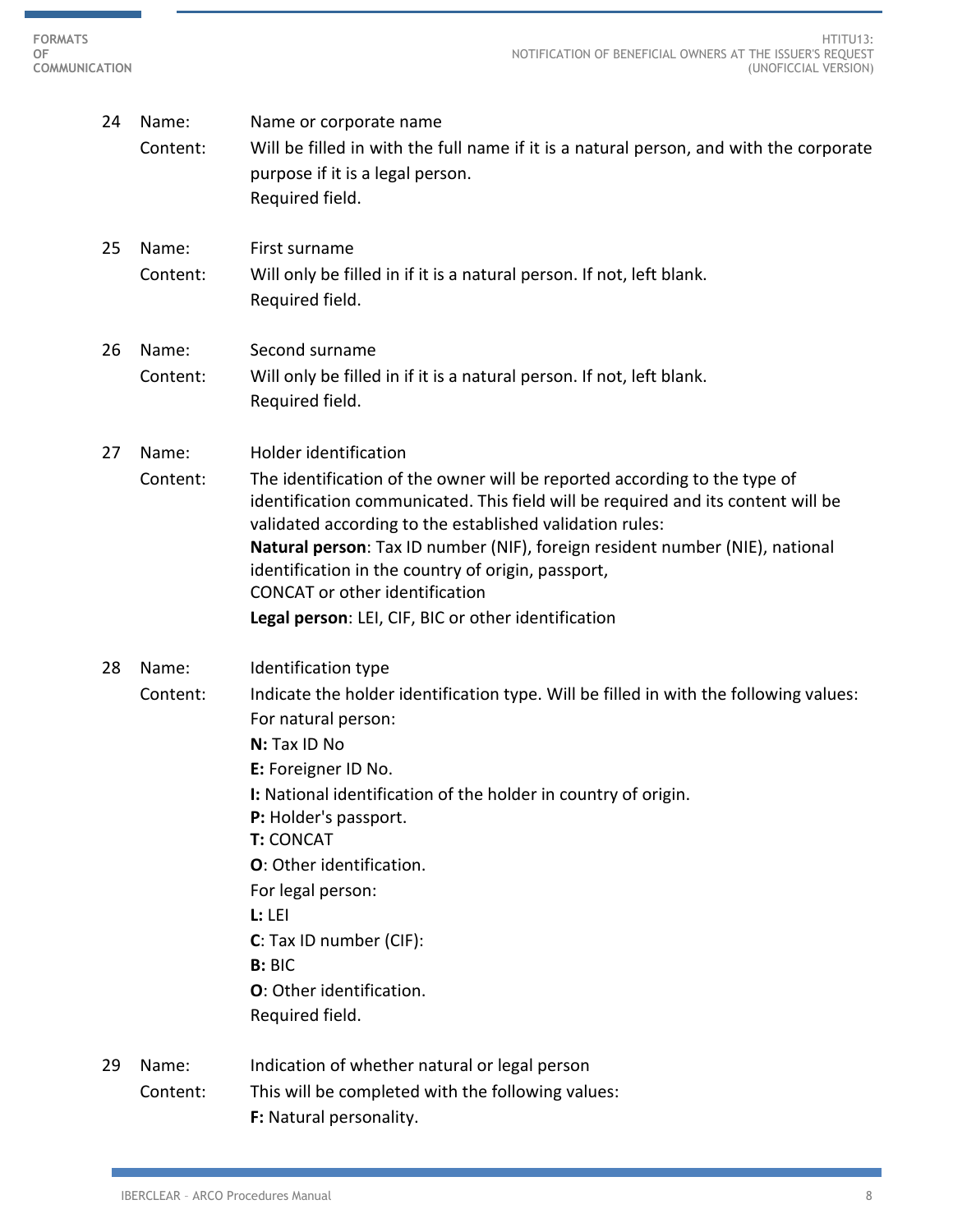**J:** Legal personality. Required field.

- 30 Name: Date of birth Content: Holder date of birth. YYYYMMDD format. Mandatory field for natural persons.
- 31 Name: Nationality Content: Will be reported with the code of the holder's country of nationality. ISO3166 code. Three-digit numerical code (724 Spain). Optional field.
- 32 Name: National/foreign indicator Content: It will be stated whether the holder is Spanish or foreign This will be completed with the following values: **N:** National (nationality 724, Spanish). **E**: Foreign (nationality other than 724). Required field.
- 33 Name: Holder type Content: This will be completed with the following values: **T**: Holder. **N**: Bare owner. **U**: Usufructuary. **R**: Representative. Required field.
- 34 Name: Percentage ownership: Content: If it is notified, the ownership percentage in property is indicated. If it is not notified, it will be filled in with zeros. Optional field.
- 35 Name: Usufruct percentage Content: If it is notified, the ownership percentage in the usufruct will be indicated. If it is not notified, it will be filled in with zeros. Optional field.

## **Address data of the beneficiaries**

36 Name: Record type Content: It will be reported with the value of DM.